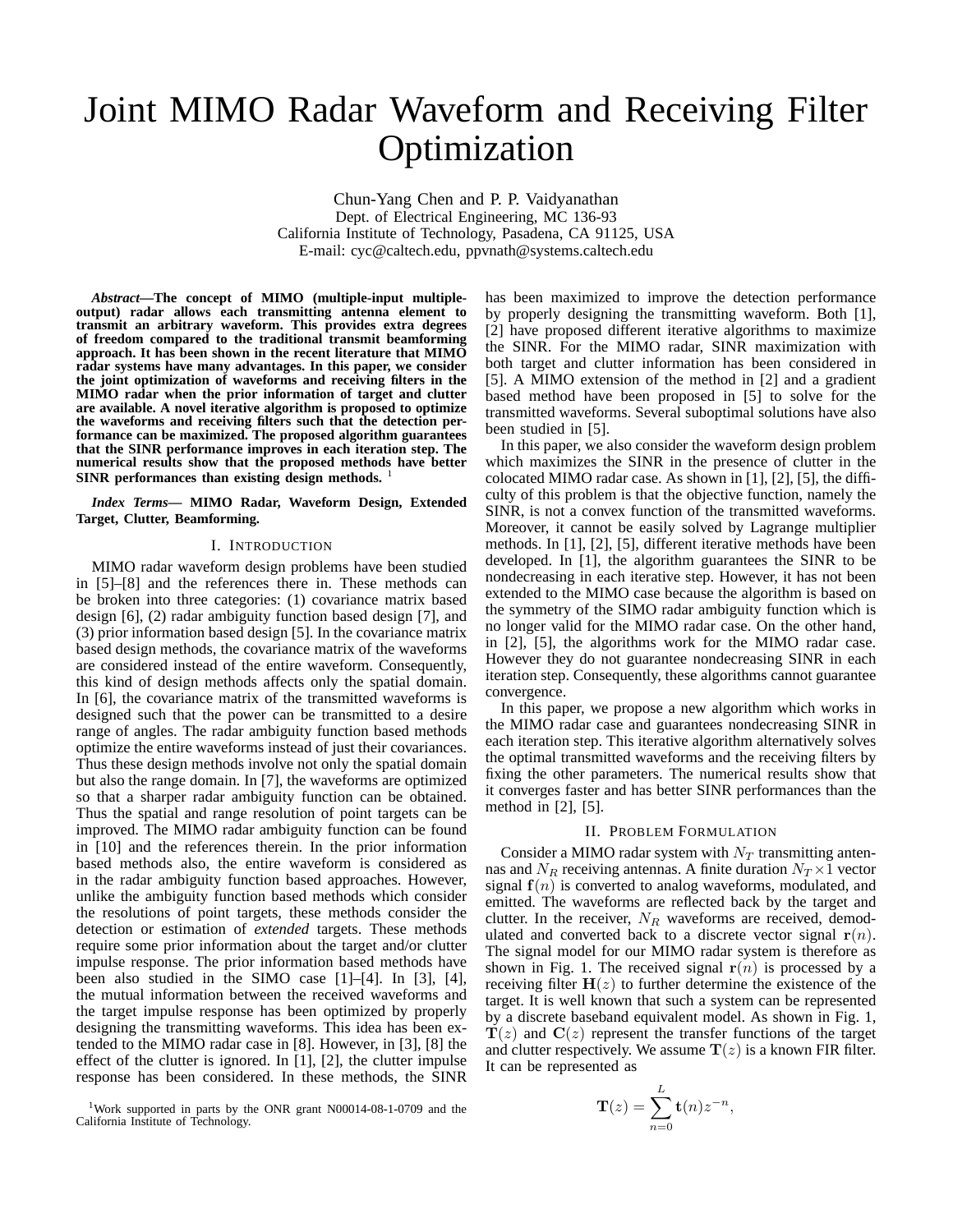

Fig. 1. Illustration of the discrete baseband equivalent signal model.

where  $\mathbf{t}(n) \in \mathbb{C}^{N_R \times N_T}$  is the impulse response of the target (i.e.,  $\mathbf{t}_{k,l}(n)$  = impulse response from the *l*th transmitting antenna to the  $k$ th receiving antenna) and  $L$  is the order of the FIR filter. The clutter transfer function can be represented as

$$
\mathbf{C}(z) = \sum_{n=-\infty}^{\infty} \mathbf{c}(n) z^{-n},
$$

where  $\mathbf{c}(n) \in \mathbb{C}^{N_R \times N_T}$  is the impulse response of clutter. We assume  $vec(c(n))$  is a vector wide-sense stationary (WSS) process with known covariance

$$
\mathbf{R}_c(m) \triangleq E[\text{vec}(\mathbf{c}(n))\text{vec}(\mathbf{c}(n-m))^{\dagger}], \tag{1}
$$

where the notation  $\text{vec}(\mathbf{A})$  denotes a vector formed by reshaping the matrix **A**. The  $N_R \times 1$  vector process  $\mathbf{v}(n)$  shown in Fig. 1 represents the noise in the receiver. We also assume the covariance

$$
\mathbf{R}_v(m) \triangleq E[\mathbf{v}(n)\mathbf{v}(n-m)^\dagger]
$$
 (2)

is known. The assumption of the availability of this prior information has also been made in [1], [2], [5].

With the prior information of the target impulse response and the second order statistics of the clutter impulse response and noise, our goal is to jointly design the  $N_T \times 1$  transmitted vector waveform  $f(n)$  and the  $N_R \times 1$  receiving filter  $H(z)$  to maximize the detection rate. It is well-known that the optimal detection can be obtained by the log-likelihood ratio test. In this case, the detection rate is a nondecreasing function of the SINR. Therefore, our goal becomes to maximize the SINR by choosing  $f(n)$  and  $H(z)$ . The single-input singleoutput (SISO) case of this problem, where  $N_R = N_T = 1$ , has been studied by DeLong and Hofstetter in 1967 [1] and more recently by Pillai et al. [2]. Two different types of iterative methods have been proposed for solving this problem. DeLong and Hofstetter's iterative method takes advantage of the symmetry property of the cross ambiguity function. This method guarantees the SINR to be nondecreasing in each iteration step. Nevertheless, the symmetry property cannot be applied in the general MIMO case. Consequently this method cannot be generalized to the MIMO case. On the other hand, Pillai's method has been generalized to the MIMO case by Friedlander [5]. However, this method does not guarantee the SINR to be nondecreasing in each iteration step. In this paper, we propose a new iterative method for optimizing the MIMO radar transceiver. It works in the MIMO case and also guarantees the SINR to be nondecreasing in every iteration step. The received baseband waveform  $r(n)$  can be expressed as

$$
\mathbf{r}(n) = \sum_{m=0}^{L_T} (\mathbf{t}(n-m) + \mathbf{c}(n-m)) \cdot \mathbf{f}(m) + \mathbf{v}(n),
$$

where  $L_T$  is the order of the finite duration signal  $f(n)$ . We define

$$
\mathbf{r} \triangleq [\mathbf{r}(0); \mathbf{r}(1); \cdots; \mathbf{r}(L_R)] \in \mathbb{C}^{N_R(L_R+1) \times 1},
$$

where  $L_R$  is the order of the receiving filter  $H(z)$ . Then the overall received signal can be expressed as

$$
\mathbf{r} = (\mathbf{T} + \mathbf{C})\mathbf{f} + \mathbf{v},
$$

where

$$
\begin{array}{rcl}\n\mathbf{f} & \triangleq & [\mathbf{f}(0); \mathbf{f}(1); \cdots; \mathbf{f}(L_T)] \in \mathbb{C}^{N_T(L_T+1)\times 1}, \\
\mathbf{v} & \triangleq & [\mathbf{v}(0); \mathbf{v}(1); \cdots; \mathbf{v}(L_R)] \in \mathbb{C}^{N_R(L_R+1)\times 1},\n\end{array} \tag{3}
$$

and **T** and **C** are the corresponding block Toeplitz matrices consisting of  $t(n)$  and  $c(n)$  respectively. The receiving filter output can be expressed as

$$
\mathbf{y} = \mathbf{h}^{\dagger} \mathbf{r} = \underbrace{\mathbf{h}^{\dagger} \mathbf{T} \mathbf{f}}_{signal} + \underbrace{\mathbf{h}^{\dagger} \mathbf{C} \mathbf{f}}_{clutter} + \underbrace{\mathbf{h}^{\dagger} \mathbf{v}}_{noise}.
$$

Thus the SINR at the filter output can be expressed as

$$
\rho(\mathbf{f}, \mathbf{h}) \triangleq \frac{|\mathbf{h}^{\dagger} \mathbf{T} \mathbf{f}|^2}{E[|\mathbf{h}^{\dagger} \mathbf{C} \mathbf{f}|^2] + E[|\mathbf{h}^{\dagger} \mathbf{v}|^2]}.
$$
 (4)

Our goal is to maximize the SINR subject to the power constraint, that is,

$$
\max_{\mathbf{f}, \mathbf{h}} \rho(\mathbf{f}, \mathbf{h}) \text{ subject to } ||\mathbf{f}||^2 \le 1. \tag{5}
$$

One can first observe that this problem is in general not convex because the objective function is a fourth order rational function. In general, there will be multiple local maxima in the feasible set. It is in general not easy to find the global maximum.

#### III. PROPOSED ITERATIVE METHOD

In this section, a new iterative algorithm is introduced for solving the SINR maximization problem in (5). The technique applied here is that we first optimize the receiving filter **h** for fixed transmitted waveforms **f** and then optimize **f** for fixed receiving filter **h**. It can be shown that the algorithm gives a solution which is not only a local optimum, but also the global optimum *separately* along the **f** dimension and the **h** dimension.

We first solve **h** in terms of **f**. In this case, the optimization problem becomes

$$
\max_{\mathbf{h}}\frac{|\mathbf{h}^{\dagger}\mathbf{T}\mathbf{f}|^2}{\mathbf{h}^{\dagger}\mathbf{R}_{c,f}\mathbf{h}+\mathbf{h}^{\dagger}\mathbf{R}_{v}\mathbf{h}},
$$

where  $\mathbf{R}_{c,f} \triangleq E[\mathbf{C}\mathbf{f}^{\dagger}\mathbf{C}^{\dagger}]$  and  $\mathbf{R}_{v} = E[\mathbf{v}\mathbf{v}^{\dagger}],$  where **v** is defined in (3). Note that  $\mathbf{R}_{c,f}$  can be obtained by using the clutter covariance  $\mathbf{R}_c(m)$  in (1) and  $\mathbf{R}_v$  can be obtained by using the noise covariance  $\mathbf{R}_v(m)$  in (2). Follows from [9] and the solution to this problem is given by

$$
\mathbf{h} = \alpha (\mathbf{R}_{c,f} + \mathbf{R}_v)^{-1} \mathbf{T} \mathbf{f}.
$$
 (6)

where  $\alpha$  is arbitrary nonzero scalar.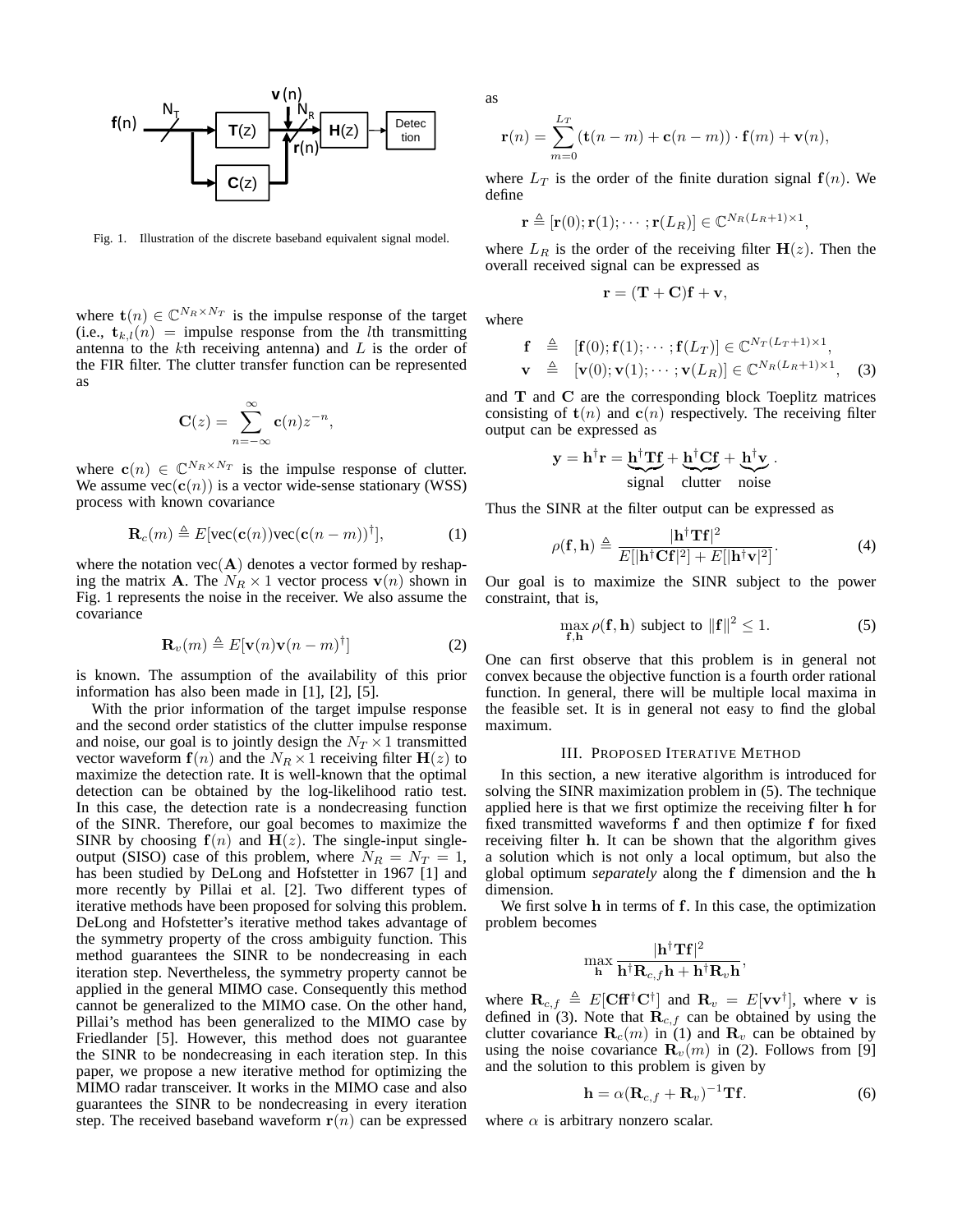To solve **f** in terms of **h**, the following optimization problem is considered.

$$
\max_{\mathbf{f}} \frac{|\mathbf{h}^{\dagger} \mathbf{T} \mathbf{f}|^2}{\mathbf{f}^{\dagger} \mathbf{R}_{c,h} \mathbf{f} + \mathbf{h}^{\dagger} \mathbf{R}_v \mathbf{h}}
$$
  
subject to  $||\mathbf{f}||^2 \le 1$ , (7)

where  $\mathbf{R}_{c,h} \triangleq E[\mathbf{C}^\dagger \mathbf{h} \mathbf{h}^\dagger \mathbf{C}]$  and  $\mathbf{R}_v \triangleq E[\mathbf{v} \mathbf{v}^\dagger]$ , where **v** is defined in (3). Note that both  $\mathbf{R}_{c,h}$  and  $\mathbf{R}_v$  can be obtained by using the prior second order information defined in (1) and (2). We first look at the Lagrange multiplier method to solve this problem. The Lagrangian can be defined as

$$
L(\mathbf{f},\lambda)\triangleq\frac{|\mathbf{h}^{\dagger}\mathbf{T}\mathbf{f}|^{2}}{\mathbf{f}^{\dagger}\mathbf{R}_{c,h}\mathbf{f}+\mathbf{h}^{\dagger}\mathbf{R}_{v}\mathbf{h}}+\lambda(\mathbf{f}^{\dagger}\mathbf{f}-1),\ \lambda\geq0,
$$

where  $\lambda$  is the Lagrange multiplier. Differentiating the above function with respect to **f** and letting it to zero, we obtain

$$
\frac{\mathbf{T}^{\dagger}\mathbf{f}\mathbf{h}^{\dagger}\mathbf{T}\mathbf{f}(\mathbf{f}^{\dagger}\mathbf{R}_{c,h}\mathbf{f}+\mathbf{h}^{\dagger}\mathbf{R}_{v}\mathbf{h})-|\mathbf{h}^{\dagger}\mathbf{T}\mathbf{f}|^{2}\mathbf{R}_{c,h}\mathbf{f}}{(\mathbf{f}^{\dagger}\mathbf{R}_{c,h}\mathbf{f}+\mathbf{h}^{\dagger}\mathbf{R}_{v}\mathbf{h})^{2}}+\lambda\mathbf{f}=0.
$$

One can see that the above equation has a high order polynomial of **f** in the numerator. This makes it hard to solve in general. To overcome this difficulty, we recast the problem by using the following proposition.

**Proposition 1.** If  $f_{\star}$  solves the optimization problem

$$
\max_{f} \frac{|\mathbf{h}^{\dagger} \mathbf{Tf}|^2}{\mathbf{f}^{\dagger} \mathbf{R}_{c,h} \mathbf{f} + \mathbf{h}^{\dagger} \mathbf{R}_v \mathbf{h} \cdot \mathbf{f}^{\dagger} \mathbf{f}} \tag{8}
$$

then  $f_{\star\star} \triangleq f_{\star}/||f_{\star}||$  solves (7).

*Proof:* For any  $\mathbf{f} \in \mathbb{C}^{N_T(L_T+1)\times 1}$  satisfying  $\|\mathbf{f}\|^2 \leq 1$ ,

$$
\begin{array}{ccc} \frac{|\mathbf{h}^{\dagger}\mathbf{T}\mathbf{f}_{\star\star}|^{2}}{\mathbf{f}_{\star\star}^{\dagger}\mathbf{R}_{c,h}\mathbf{f}_{\star\star}+\mathbf{h}^{\dagger}\mathbf{R}_{v}\mathbf{h}}&=&\frac{|\mathbf{h}^{\dagger}\mathbf{T}\mathbf{f}_{\star}|^{2}}{\mathbf{f}_{\star}^{\dagger}\mathbf{R}_{c,h}\mathbf{f}_{\star}+\mathbf{h}^{\dagger}\mathbf{R}_{v}\mathbf{h}\cdot\mathbf{f}_{\star}^{\dagger}\mathbf{f}_{\star}} \\ \geq\frac{|\mathbf{h}^{\dagger}\mathbf{T}\mathbf{f}|^{2}}{\mathbf{f}^{\dagger}\mathbf{R}_{c,h}\mathbf{f}+\mathbf{h}^{\dagger}\mathbf{R}_{v}\mathbf{h}\cdot\mathbf{f}^{\dagger}\mathbf{f}}&\geq&\frac{|\mathbf{h}^{\dagger}\mathbf{T}\mathbf{f}|^{2}}{\mathbf{f}^{\dagger}\mathbf{R}_{c,h}\mathbf{f}+\mathbf{h}^{\dagger}\mathbf{R}_{v}\mathbf{h}}.\end{array}
$$

The first inequality is because of the definition of  $f_{\star}$ . The second inequality is from the fact that  $||f||^2 \le 1$ . We also have  $\|\mathbf{f}_{\star\star}\|^2 = 1$ . Therefore  $\mathbf{f}_{\star\star}$  is a solution to (7).

The solution to the optimization problem in (8) is

$$
\mathbf{f} = \alpha (\mathbf{R}_{c,h} + \mathbf{h}^\dagger \mathbf{R}_v \mathbf{h} \cdot \mathbf{I})^{-1} \mathbf{T}^\dagger \mathbf{h},\tag{9}
$$

where  $\alpha$  is arbitrary nonzero scalar.

Now we know how to solve **h** in terms of **f** and **f** in terms of **h**. We can iteratively solve the transmitted waveforms **f** and the receiving filter **h**. Thus the objective function, namely SINR, will be nondecreasing in every iteration step. The algorithm is summarized as follows.

**Algorithm 1.** Given the target impulse response  $\mathbf{T}(z)$ , noise covariance  $\mathbf{R}_v(m)$ , the clutter covariance  $\mathbf{R}_c(m)$ , and an initial value of the transmitted waveforms **f**, the transceiver pair (**f**, **h**) can be optimized by repeating the following steps:

- 1. Compute  $\mathbf{R}_{c,f} = E[\mathbf{Cff}^{\dagger}\mathbf{C}^{\dagger}]$
- 2. **h** ←  $(\mathbf{R}_{c,f} + \mathbf{R}_v)^{-1}$ **Tf**
- 3. Compute  $\mathbf{R}_{c,h} = E[\mathbf{C}^\dagger \mathbf{h} \mathbf{h}^\dagger \mathbf{C}]$
- $\mathbf{A}. \quad \mathbf{f} \leftarrow (\mathbf{R}_{c,h} + \mathbf{h}^\dagger \mathbf{R}_v \mathbf{h} \cdot \mathbf{I})^{-1} \mathbf{T}^\dagger \mathbf{h}$

$$
5. \quad \mathbf{f} \leftarrow \mathbf{f}/\|\mathbf{f}\|.
$$

We stop when the SINR improvement becomes insignificant.

# IV. NUMERICAL RESULTS

In this section, the SINR performances of the proposed method are compared to Pillai's method [2] and the orthogonal LFM (linear frequency modulation) waveforms. The orthogonal LFM waveforms is defined as

$$
(\mathbf{f})_l = \frac{e^{j\pi \frac{1}{2(L_T+1)}(l \mod N_T)^2} \cdot e^{j2\pi \lfloor \frac{l}{N_T} \rfloor (l \mod N_T)}}{\sqrt{N_T(L_T+1)}}.
$$

Note that LFM waveforms are designed for a different purpose, namely, obtaining sharp ambiguity function. They are good candidates for distinguish point targets and imaging. However, the LFM waveforms may not have good SINR performances in the extended target case. The matched filter bound has also been compared in the simulation; it is the optimal solution in the clutter free case, and serves as an upper bound for all the methods.

# *Example 1: SINR versus number of iterations.*

Consider a MIMO radar system with number of transmitting antennas  $N_T = 4$  and number of receiving antennas  $N_R = 4$ . Let the target impulse response be given by

$$
(\mathbf{t}(n))_{k,l} = \left\{ \begin{array}{ll} 1, & n = 0, 1, \cdots, 20 \\ 0, & \text{otherwise} \end{array} \right. .
$$

The clutter impulse response is modelled as an AR (autoregressive) process with covariance

$$
\mathbf{R}_c(n) = \mathbf{B} \mathbf{A}^{|n|} \mathbf{B}^{\dagger},
$$

where the matrix **A** is a positive semidefinite matrix with spectral radius less than unity. Both the parameters **A** and **B** are randomly generated. The noise  $\mathbf{v}(n)$  is modelled as white noise with unity variance. Fig. 2 shows the SINR performances defined in (4) as a function of the number of iterations. Note that LFM waveform is fixed, so its SINR



Fig. 2. Example 1: Comparison of the SINR versus number of iterations.

is not a function of the number of iterations. The initial waveform used in Algorithm 1 and Pillai's method are